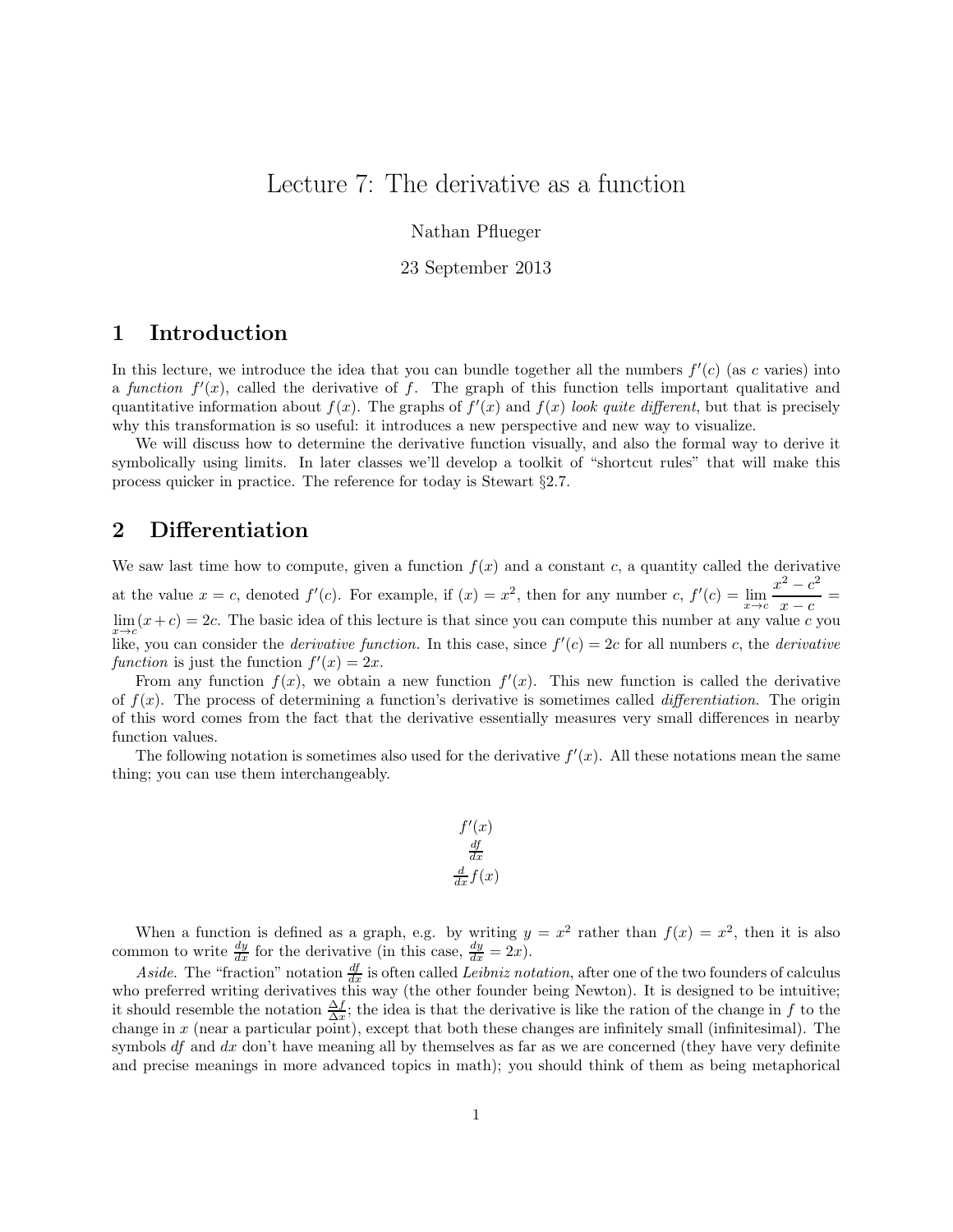in this course. They are sometimes called differentials. At one time they were derisively called ghosts of departed quantities.

Example 2.1. Consider the function  $f(x)$ , defined for positive numbers x, shown in the following graph. Sketch the graph of the function  $f'(x)$ .



Solution. Remember that  $f'(c)$  is the slope of the tangent line to the graph at the point  $(c, f(c))$ . So to sketch the graph, we can measure  $f'(c)$  at several values of c by carefully drawing tangent lines to the graph. To begin, draw a tangent line to the graph at  $x = 0$ .

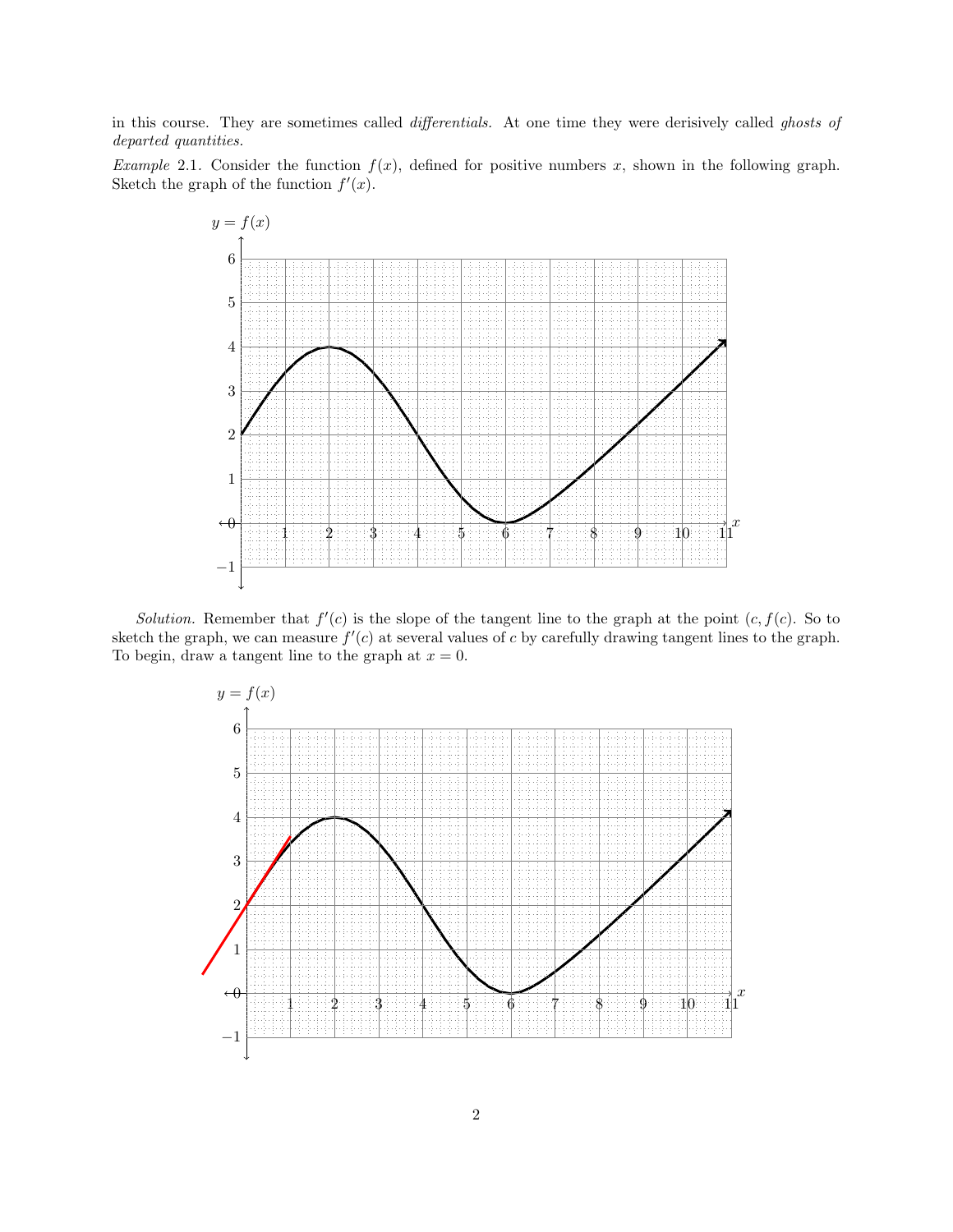If you use the grid lines to measure the slope of this line, you will see that it is very close to 1.5 (pick any two points on the line, measure the difference in  $y$  values, and divide by the difference in  $x$  values).

Continuing in this way, we can draw a tangent line at each point  $x = 0, 1, 2, \dots, 11$ , measure the slope, and plot the resulting points, as shown below.



These data points give a pretty good notion of what the plot of  $f'(x)$  looks like. It is shown below.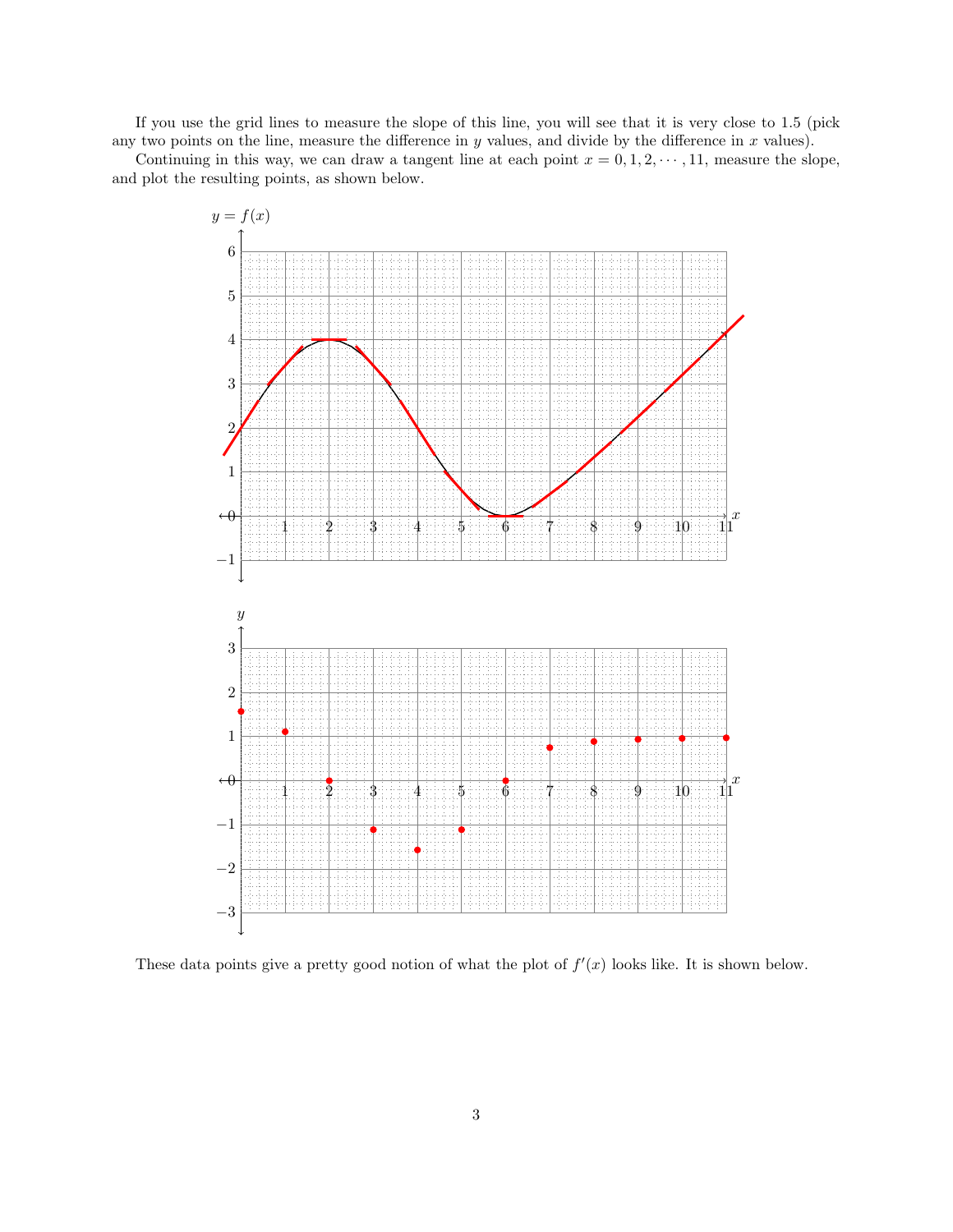

There are two important features to notice in this example: first,  $f(x)$  is increasing precisely where  $f'(x) > 0$ , and  $f(x)$  is decreasing precisely where  $f'(x) < 0$ . Where  $f'(0) = 0$ , the graph of  $f(x)$  appears to lie flat.

## 3 Finding the derivative function with limits

Finding the derivative function using limits is no more complicated that finding it at a point, like we did last time. There are two main methods to do it; they are basically equivalent, but they look a little bit different. You may find one or the other easier to carry out, and both are equally acceptable. Most students find method 2 easier.

For a very simple example, here are both methods, used to differentiate  $f(x) = 5x + 7$ .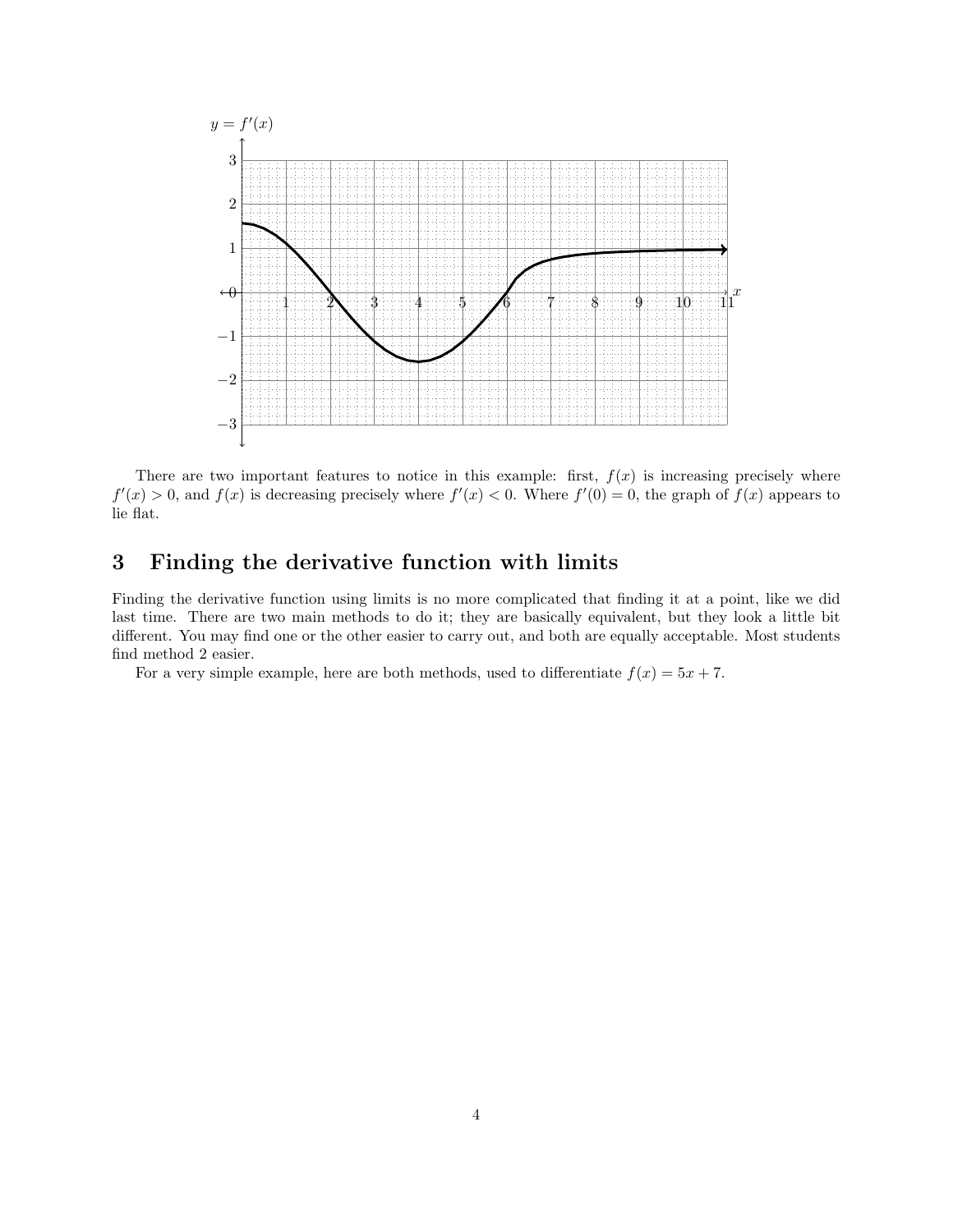| Method 1                                           | Method 2                                         |
|----------------------------------------------------|--------------------------------------------------|
| $f(x) = 5x + 7$                                    | $f(x) = 5x + 7$                                  |
| $f'(x) = \lim_{z \to x} \frac{f(z) - f(x)}{z - x}$ | $f'(x) = \lim_{h \to 0} \frac{f(x+h) - f(x)}{h}$ |
| $=\lim_{z\to x}\frac{(5z+7)-(5x+7)}{z-x}$          | $= \lim_{h\to 0} \frac{(5(x+h)+7)-(5x+7)}{h}$    |
| $= \lim_{z \to x} \frac{5z - 5x}{z - x}$           | $=\lim_{h\rightarrow 0}\frac{5h}{h}$             |
| $=$ $\lim 5$<br>$z\rightarrow x$                   | $=$ lim 5<br>$h\rightarrow 0$                    |
| $=5$                                               | $=5$                                             |
| $f'(x) = 5.$                                       | $f'(x) = 5$                                      |

So the derivative of  $f(x) = 5x + 7$  is the constant function  $f'(x) = 5$ . One thing to notice here is that the "+7" is totally irrelevant; it cancels immediately before taking the limit. In general, adding a constant does not affect the derivative of a function.

Both these methods are essentially the same. The second simply replaces the variable z with  $x+h$ , where h is another variable. Both have the same basic form: a limit of slopes of secant lines. The times when one might be slightly more convenient than another are times when it's easier to simplify the expression.

Aside. You may wonder why I'm suddenly using the variable  $z$  above. I do this simply because the variable x is already taken, so a I need a new name for the function inputs that will be approaching x to compute the derivative. If you prefer, you could just compute the limit like we did last time (using  $f'(c) = \lim_{x \to c} \frac{f(x) - f(c)}{x - c}$  $\frac{x - c}{x - c}$ ) and simply substitute x for x in the expression at the end.

Here's a more intricate example: consider the function  $f(x) = x^3 - x$ . Its graph looks something like this.



Before commuting the derivative symbolically, take a moment to imagine what it must look like. The function increases, then decreases, then increases. So the derivative must be a function that starts positive, then dips negative for some time, then becomes positive again. We'll see of course that this is the case.

Here's how you begin to set up the limit.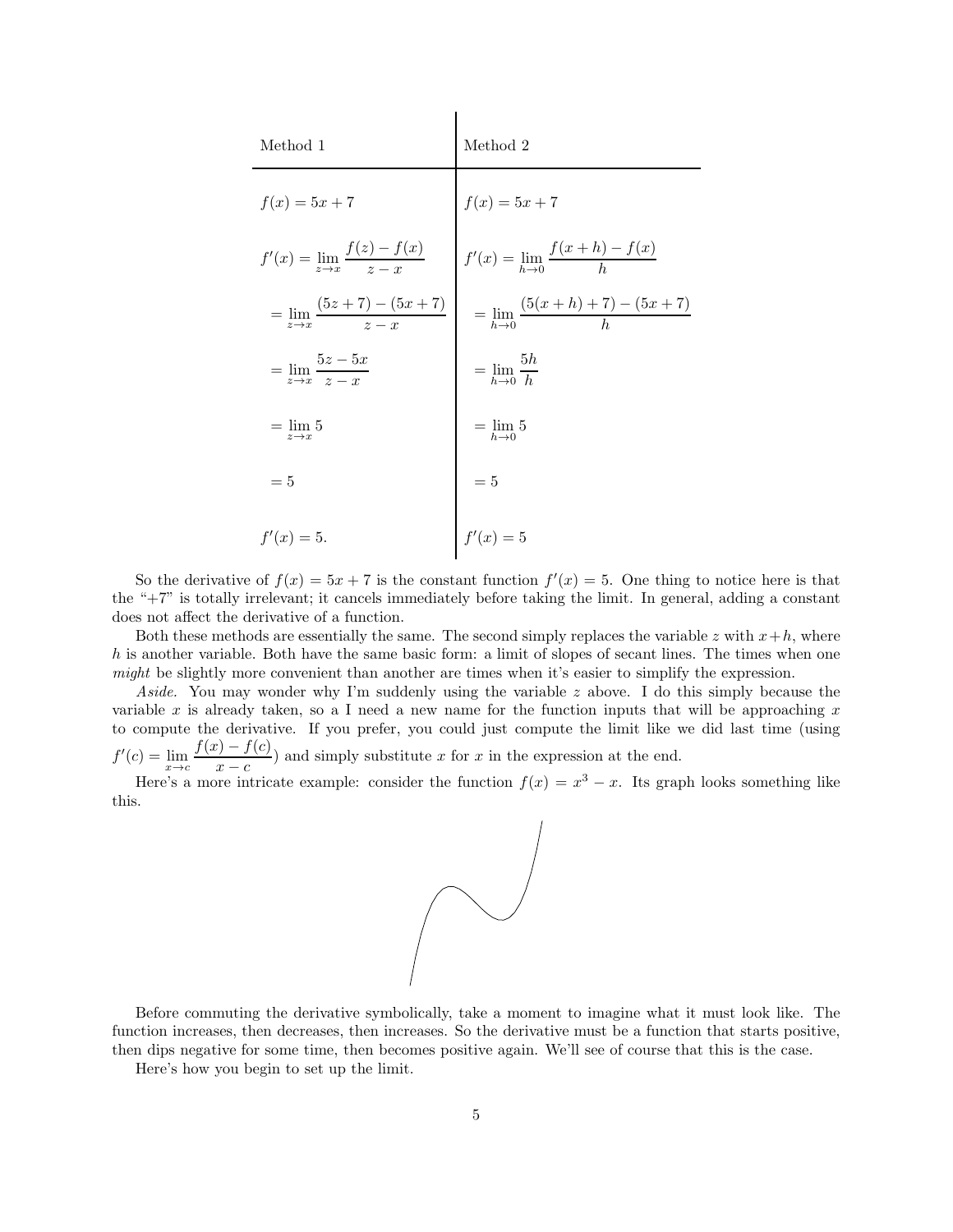| Method 1                                | Method 2                                                                                                                          |
|-----------------------------------------|-----------------------------------------------------------------------------------------------------------------------------------|
| $f(x) = x^3 - x$                        | $f(x) = x^3 - x$                                                                                                                  |
|                                         | $f'(x) = \lim_{z \to x} \frac{(z^3 - z) - (x^3 - x)}{z - x}$ $f'(x) = \lim_{h \to 0} \frac{((x + h)^3 - (x + h)) - (x^3 - x)}{h}$ |
| $=\lim_{z\to x}\frac{z^3-x^3-z+x}{z-x}$ | $=\lim_{h\to 0} \frac{(x+h)^3 - x^3 - h}{h}$                                                                                      |

At this point, both methods require some insight from algebra. For method one, you need the following factorization of a difference of two cubes:  $z^3 - x^3 = (z - x)(z^2 + zx + x^2)$ . For method two, you need to know how to expand  $(x+h)^3$ . A foolproof way to do this is to first expand  $(x+h)^2$ , then multiply it by  $(x+h)$ , as follows.

$$
(x+h)^3 = (x+h)^2(x+h)
$$
  
=  $(x^2+2xh+h^2)(x+h)$   
=  $(x^2+2xh+h^2)x + (x^2+2xh+h^2)h$   
=  $x^3+2x^2h + xh^2 + x^2h + 2xh^2 + h^3$   
=  $x^3+3x^2h + 3xh^2 + h^3$ 

(Note: on homework, you could skip to the last step here; I reproduce the details merely in case they are not familiar.)

Using one insight or the other, we can now continue the analysis as follows.

| Method 1 (continued)                  | Method 2 (continued)                                                                                                                                   |
|---------------------------------------|--------------------------------------------------------------------------------------------------------------------------------------------------------|
|                                       | $f'(x) = \lim_{z \to x} \frac{(z-x)(z^2 + zx + x^2) - (z-x)}{z-x} \left  f'(x) = \lim_{h \to 0} \frac{x^3 + 3x^2h + 3xh^2 + h^3 - x^3 - h}{h} \right $ |
| $=\lim_{x\to x} (z^2 + zx + x^2 - 1)$ | $=\lim_{h\to 0} 3x^2 + 3xh + h^2 - 1$                                                                                                                  |
| $= x^2 + x^2 + x^2 - 1$               | $=3x^2+0+0-1$                                                                                                                                          |

So in both cases, we see that  $f'(x) = 3x^2 - 1$ . It is instructive to look at the graphs of both  $f(x)$  and  $f'(x)$  on the same axes. Here  $f(x)$  is shown in red and  $f'(x)$  is shown in blue.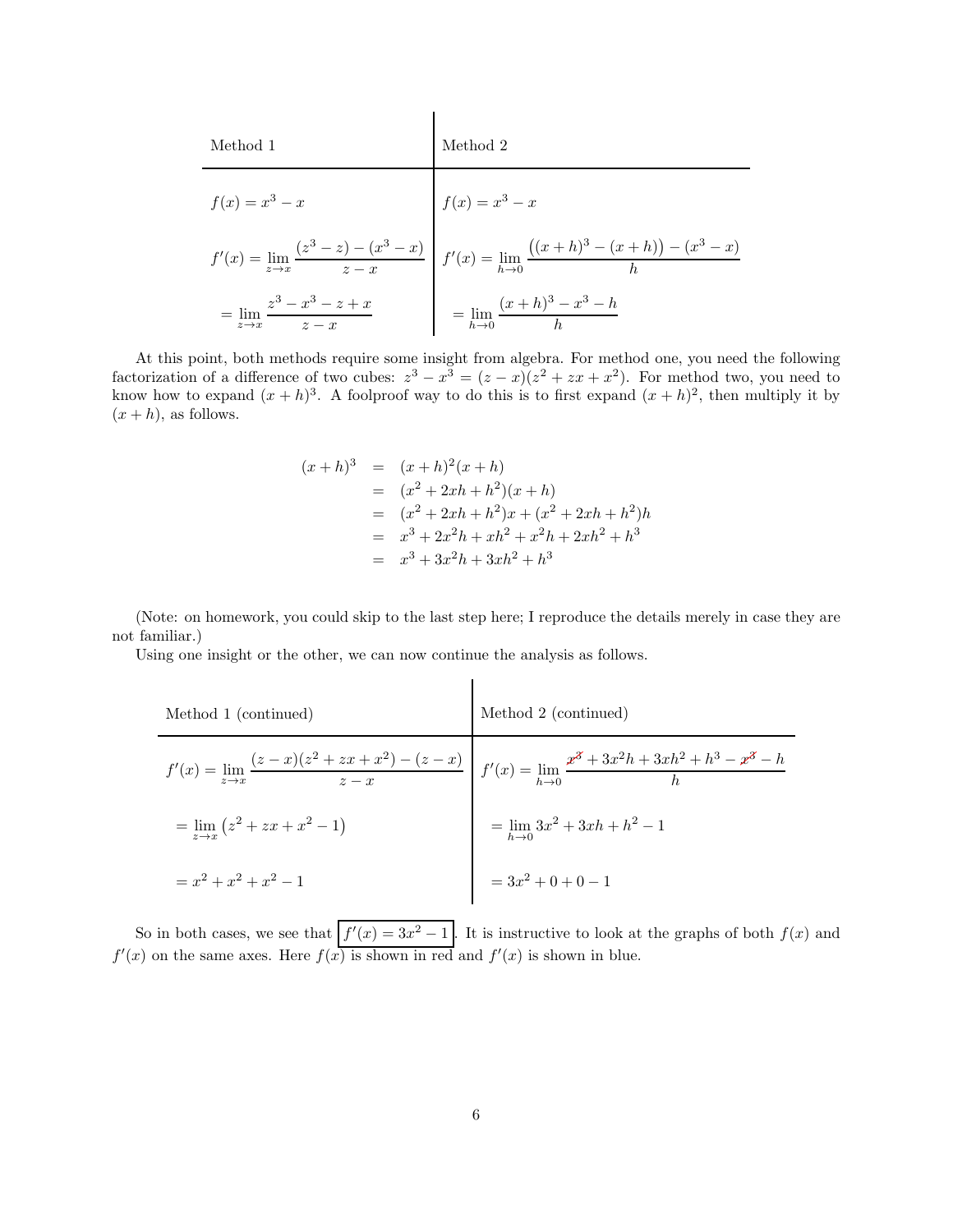

I'll finish this subsection with one more somewhat intricate example. The technique is the same as above, although it requires several key techniques for manipulating fractions and square roots.

*Example* 3.1. Let  $f(x) = \frac{1}{\sqrt{x+1}}$ . Determine  $f'(x)$ .

f ′

Solution.

$$
(x) = \lim_{h \to 0} \frac{\frac{1}{\sqrt{x+h+1}} - \frac{1}{\sqrt{x+1}}}{h}
$$
  
\n
$$
= \lim_{h \to 0} \frac{\frac{(\sqrt{x+1}) - (\sqrt{x+h+1})}{h}}{h}
$$
  
\n
$$
= \lim_{h \to 0} \frac{\sqrt{x} - \sqrt{x+h}}{h(\sqrt{x+h+1})(\sqrt{x+1})}
$$
  
\n
$$
= \lim_{h \to 0} \frac{\sqrt{x} - \sqrt{x+h}}{h(\sqrt{x+h+1})(\sqrt{x+1})} \cdot \frac{\sqrt{x} + \sqrt{x+h}}{\sqrt{x} + \sqrt{x+h}}
$$
  
\n
$$
= \lim_{h \to 0} \frac{x - (x + h)}{h(\sqrt{x+h+1})(\sqrt{x} + 1)(\sqrt{x} + \sqrt{x+h})}
$$
  
\n
$$
= \lim_{h \to 0} \frac{-h}{h(\sqrt{x+h+1})(\sqrt{x} + 1)(\sqrt{x} + \sqrt{x+h})}
$$
  
\n
$$
= \frac{-1}{(\sqrt{x} + 1) \cdot (\sqrt{x} + 1)(\sqrt{x} + \sqrt{x})}
$$
  
\n
$$
= -\frac{1}{2(\sqrt{x} + 1)^2 \sqrt{x}}
$$

So the derivative function is  $f'(x) = -\frac{1}{2(\sqrt{x+1})^2\sqrt{x}}$ .